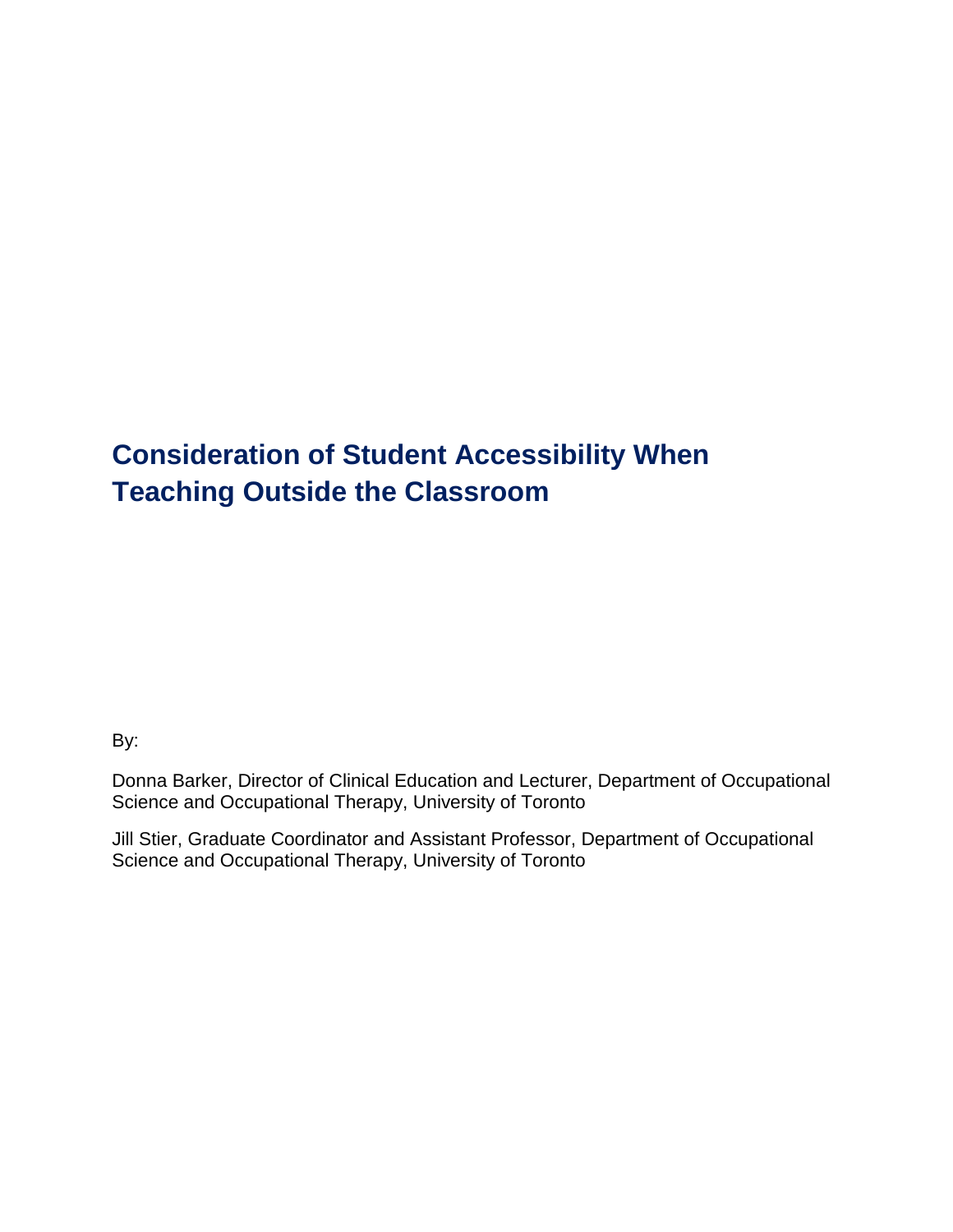This paper represents the opinions of its authors and not necessarily those of the Council of Ontario Universities.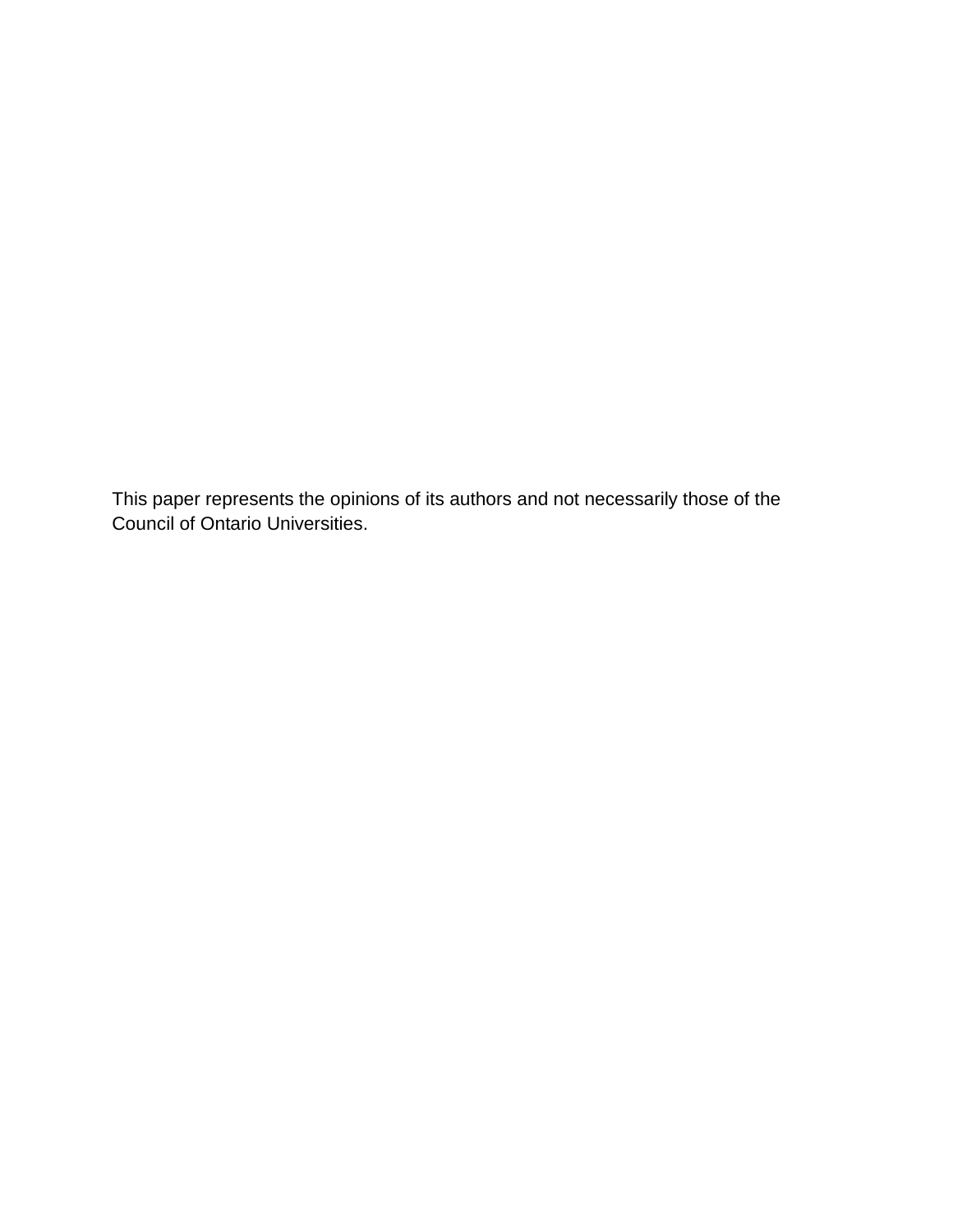### **Introduction**

Effective teaching and learning can occur both inside and outside of the university classroom. While a traditional university course takes place in the lecture halls and labs of the academic institution, some course instructors extend the learning environment beyond the university classroom and into the 'real world.' Many professions, such as teaching and health care, require these out-of-classroom learning experiences and use professionals within the field as on-site instructors. The co-operative education model requires students to develop practice knowledge and skills within a work environment. For other academic areas of study, such as geoscience, these out-of-classroom experiences are not always required, but are seen as extremely beneficial for student learning. Out-of-classroom learning activities are commonly identified in the literature as 'internships,' 'fieldwork placements,' 'clinical education,' 'field-based learning,' 'experiential education,' or 'service learning.' For the purposes of this article, these outof-classroom, non-laboratory activities with specific learning objectives, goals, and evaluation criteria will be referred to as field-based learning.

The information within this article is intended to be relevant and useful for both mandatory and optional field-based learning, regardless of duration or physical setting. The information is applicable to both individual and collaborative models of instruction, involving one or more students learning together with one or more instructors. This article considers Ontario-based learning only; it does not include a discussion of studying abroad. This article is also not intended for application to overnight stays that occur in some geography courses, although the tips and guidance provided herein would be helpful for these situations.

#### **Benefits of Field-Based Learning**

Field-based learning involves the integration of theory and practice and provides an opportunity for the student to apply classroom knowledge to a 'real life' setting. Students learn directly from role models within their professions and other subject matter experts, and develop their own professional competencies, skills, and attitudes. Students are thus 'socialized' into the profession (Dornan & Bundy, 2004). There is also an opportunity to network with many experts in their fields, which can lead to the provision of professional references and possible opportunities for future employment and mentorship. In addition, students learn more generic work and 'people skills' such as working collaboratively with others, communicating effectively, taking responsibility, and prioritizing assigned tasks (Hall, Healey, & Harrison, 2002). In this way, students gain marketable skills to aid in their search for employment after university.

Field-based learning offers the opportunity for 'hands-on' kinesthetic learning; a welcome alternative for many students to the typical visual and auditory learning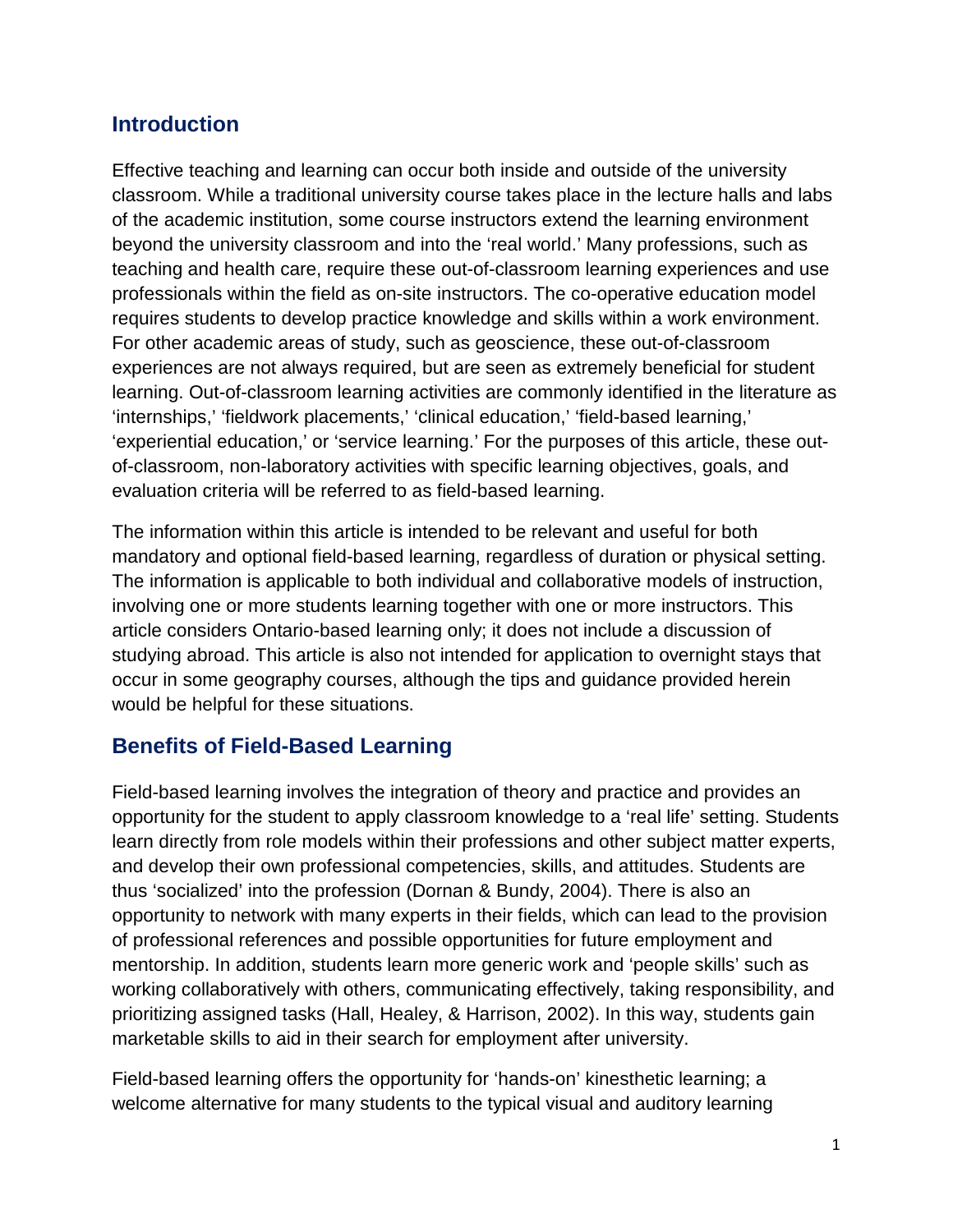approaches prevalent in the classroom. By addressing different learning styles with varied teaching methods, educators can provide an enriching and rewarding experience for more students (Dornan & Bundy, 2004).

Field-based learning also allows students to experience different job and work settings, aiding in their search for careers that match their goals, interests, and abilities. In this way, students are able to explore career options (Sharby & Roush, 2008). For students with disabilities, field-based learning provides an opportunity to address disability issues in a work setting (Johnson, 2000). These students learn to advocate for themselves and create novel solutions to problems they encounter. They can also become more fully aware of their personal strengths, which can help them build confidence.

# **Legislation, Regulations, and University Policies Pertaining to Field-Based Learning**

When a student with a documented disability requires an accommodation, educators and university staff have a duty to provide reasonable accommodations. In addition, they must comply with provincial and federal laws, including the Ontario Human Rights Code (**[Ontario Human Rights Commission, n.d.](http://www.ohrc.on.ca/en/accommodating-students-disabilities-principles-fact-sheet)**), the Accessibility for Ontarians Disability Act (**[Ontario Ministry of Community and Social Services, 2005](http://www.e-laws.gov.on.ca/html/statutes/english/elaws_statutes_05a11_e.htm)**), the Canadian Charter of Rights and Freedoms (**[Department of Justice, 1982](http://laws-lois.justice.gc.ca/eng/Const/index.html)**), and relevant university policies. The legal duties and rights of individuals with disabilities are highlighted by **[Prince \(2013\)](http://www.accessiblecampus.ca/wp-content/uploads/2013/09/here3.pdf)**, and should be well understood by educators and educational staff at Ontario universities. By providing appropriate accommodations, barriers to accessible learning should be minimized.

### **Students Requiring Accommodations**

A growing number of students with documented disabilities—such as issues related to mental health, brain injuries, mobility, vision, hearing, learning/cognition, and other medical health concerns—are enrolled in postsecondary education across the country. In order to receive accommodations for their disabilities, students are required to register with their respective university Student or Accessibility Services Offices. They may be reluctant to disclose the nature of their disabilities, but in the 2010-2011 academic year over 43,000 students with documented disabilities registered with Student Services at Ontario postsecondary institutions (**[Ontario Ministry of Education,](http://www.edu.gov.on.ca/eng/general/elemsec/speced/specialed_update2012.pdf)  [Special Education Update, 2012](http://www.edu.gov.on.ca/eng/general/elemsec/speced/specialed_update2012.pdf)**), and the trend appears to be increasing annually.

All students have the right to accessible learning opportunities. It is crucial that students with documented disabilities are aware of their rights and that university faculty and staff understand their legal duties to provide inclusive and accessible learning environments.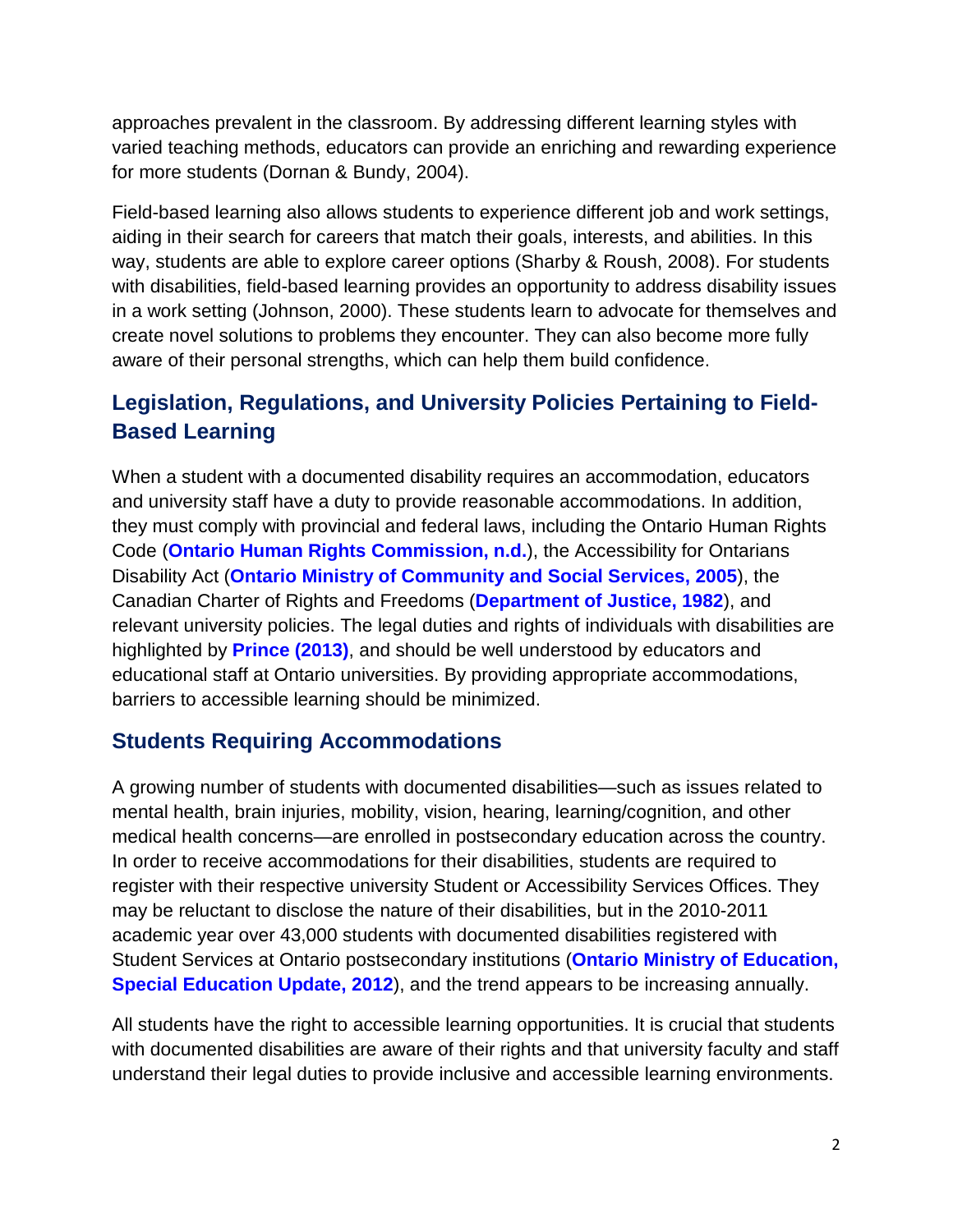When a student registers with a documented disability at Student or Accessibility Services, he/she may be granted individualized accommodations that facilitate full and equitable participation in academic endeavours. It is important for educators to remember that reasonable accommodations should not impose undue hardship on the institution or compromise the academic standards of the university. Students are responsible for participating in any assigned field-based learning opportunities and for meeting the same educational standards and requirements for training hours as all students enrolled in the course. Knowledge, skill, and abilities must still be acquired and demonstrated to ensure that appropriate learning has taken place, though the process by which this happens may be different.

Accommodations related to field-based learning opportunities will ensure that barriers to student learning are minimized. These accommodations could include a change to the hours of the field-based learning opportunity, such as a later start time or consideration of part-time hours; an increased amount of time to complete the learning opportunity; a change to the location of the opportunity to minimize travel time; or provisions of specialized equipment and/or a modification of the environment following the principles of universal design.

# **Field-Based Learning: Planning and Implementation**

Preparation and implementation of field-based learning requires time, energy, and excellent written and verbal communication to ensure that all partners involved in the course are working together to optimize the learning experience. In order to provide equal access for all students to these learning opportunities, instructors should consider planning months before their courses begin.

The principles of Universal Instructional Design (UID) can help the course instructor design teaching and learning environments that allow students with a broad range of characteristics and abilities to participate fully with the instructors and with course materials (Opitz & Block, 2006). Sharby and Rousch (2008) suggest that the following principles of UID are most relevant to experiential education or field-based learning: creating a welcoming environment where students feel empowered; defining essential components; providing clear expectations; providing feedback; creating natural supports for learning; using varied instructional methods; and allowing students to demonstrate their learning achievements in multiple ways. Designing field-based learning experiences with these important concepts in mind will make individual student accommodation requirements much easier to implement. The sections below incorporate these concepts, and other essential steps for student inclusion and success in field-based learning experiences. For clarification purposes, the on-site or work setting instructor will be referred to as the preceptor, the university faculty member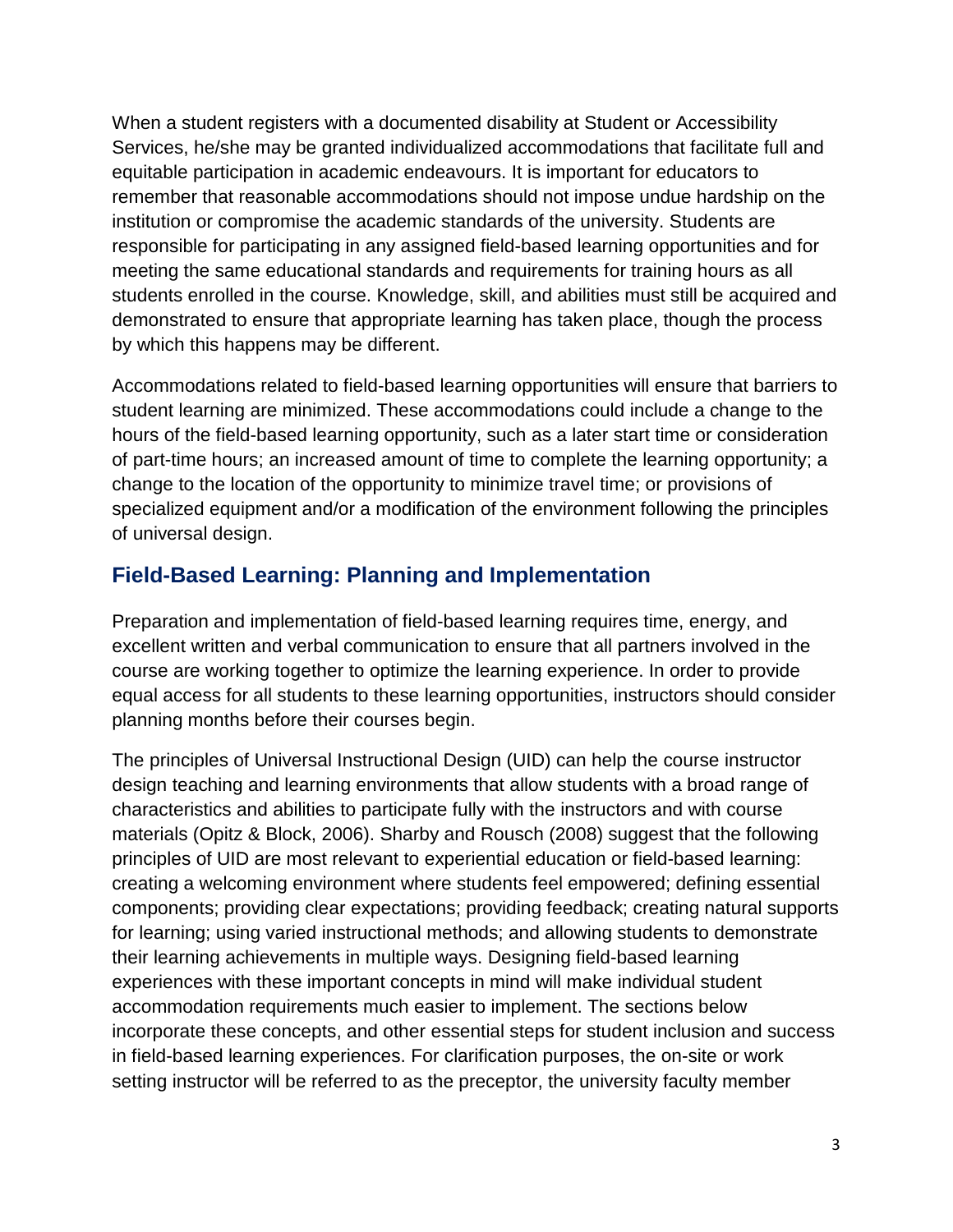teaching or coordinating the course will be referred to as the course instructor, and the facility where the field-based learning is taking place will be referred to as the site.

#### **Planning Field-Based Learning**

When planning field-based learning, the course instructor must be clear on the goals and objectives of the experience, and be flexible regarding how the desired development of knowledge, skills, or attitudes will be achieved and evaluated. For example, can some work be done remotely via teleconference, other electronic means, or by simulation? Examination of expected or desired student learning outcomes should be compared to the teaching methods used.

When considering sites for field-based learning, the course instructor must be informed about the accessibility of the environment. If universally accessible sites are chosen, less work will be required later from the student, the site, and the course instructor to implement accommodations. In addition, the student may not need to disclose their disability or need for accommodations (Sharby & Roush, 2008). If this information is not already available, an analysis could be done (see, for example COU's tip sheet on **[Selecting Accessible Venues](http://www.accessiblecampus.ca/aoda-everyday/reference-library/accessible-event-conference-planning/selecting-accessible-venues/)**). This analysis could address the physical, programmatic, informational, and attitudinal accessibility of the organization and its ability to accommodate experiential learners with disabilities (Chelberg, Harbour, and Juarez, 1998 as in Johnson, 2000). Clark and Jones (2011) provide an audit tool to anticipate barriers to geoscience fieldwork experiences for students with disabilities that may be helpful for some course instructors.

The course instructor should understand the physical and psychosocial demands on students in each environment. What specific expectations do the site and preceptor have for the student? The course instructor could plan to use a variety of learning sites so that there is student choice to address the various mobility, physical, and psychosocial issues that may emerge. In this way, the student requiring accommodations is able to undergo a self-selection process that will aid the course instructor in site assignment.

When advertising the course, the instructor can help students by ensuring that fieldbased learning opportunities or requirements are listed and stating whether there is any option for altered hours or days for the experience, and whether there are any additional costs involved. University course calendars could also include information about accessible field-based learning. More detailed information must be included in the course outline. Course instructors are strongly encouraged to include a statement that the course will accommodate students with disabilities. Students should also be invited to speak with the course instructor and/or Student or Accessibility Services about potential accommodation needs. For further guidance, see the COU tip sheet on **[Writing a Course Syllabus](http://www.accessiblecampus.ca/educators/course-planning/writing-a-course-syllabus/)**. The following **[Accessibility Statement](http://ctl.utsc.utoronto.ca/home/accessibilitystatement)** from the University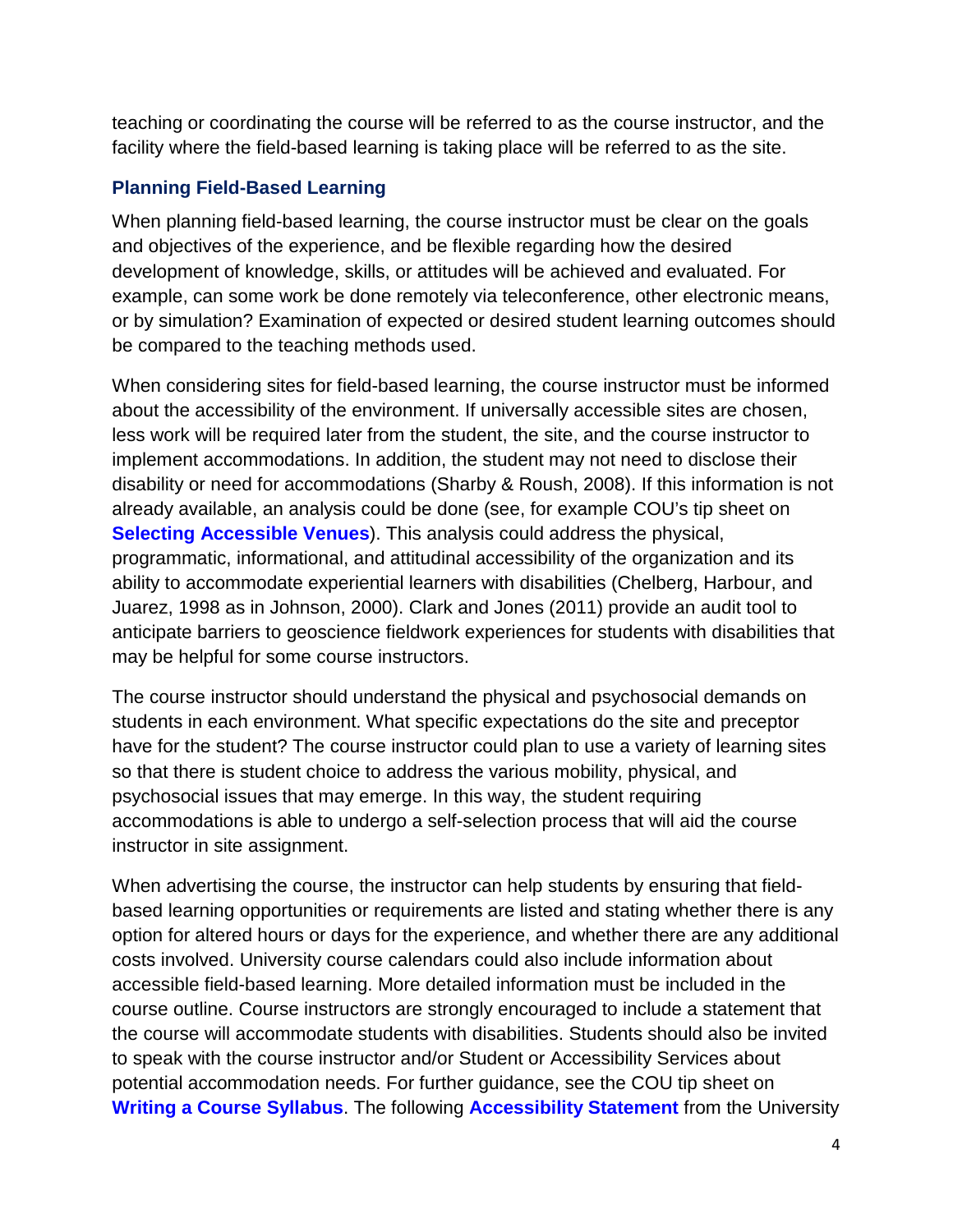of Toronto Scarborough Campus website provides a good example of what should be included in a course outline.

Students with diverse learning styles and needs are welcome in this course. In particular, if you have a disability/health consideration that may require accommodations, please feel free to approach me and/or the Access*Ability* Services Office as soon as possible. I will work with you and Access*Ability*  Services to ensure you can achieve your learning goals in this course. Enquiries are confidential (**University of Toronto, n.d. ["Accessibility Statement", para.](http://ctl.utsc.utoronto.ca/home/accessibilitystatement)  [1](http://ctl.utsc.utoronto.ca/home/accessibilitystatement)**).

There are many other factors that apply to all students, regardless of the need for accommodations. Course instructors can inquire about whether sites have specific policies or procedures that will affect student learning or participation. Does the site have specific health and safety regulations? Will the student need a police check? Will the student need to show proof of immunizations? Does the student need to have training in privacy and confidentiality legislation or regarding hazardous materials handling? Are there forms that must be completed prior to the field-based learning? It is helpful to have the student contact the site or preceptor a few weeks before the placement begins, in order to introduce himself/herself and ensure that any site requirements are understood and met in a timely fashion.

Course instructors should also confirm that there is a written Placement Agreement between the site and the university, and that students have insurance coverage should there be an accident or injury. To increase accessibility for all students, this contract could include a statement that speaks to compliance with anti-discrimination laws (Kornblau, 1995). The contract may also include information regarding liability insurance if students have contact with patients or other vulnerable persons.

Student evaluation must be considered during the planning stages. The Council of Ontario Universities' tip sheet on **[Evaluating Students and Giving Feedback](http://www.accessiblecampus.ca/educators/teaching-tips/evaluating-students/)** provides helpful advice for this important aspect of planning the field-based learning experience. While varied methods of evaluation may be required to accommodate students with disabilities, everyone must be held to the same educational and, if applicable, professional standards.

#### **Student and Preceptor Preparation**

Effective field-based learning requires thorough preparation of students, sites, and preceptors. This is especially important when students with accommodations are enrolled in the course.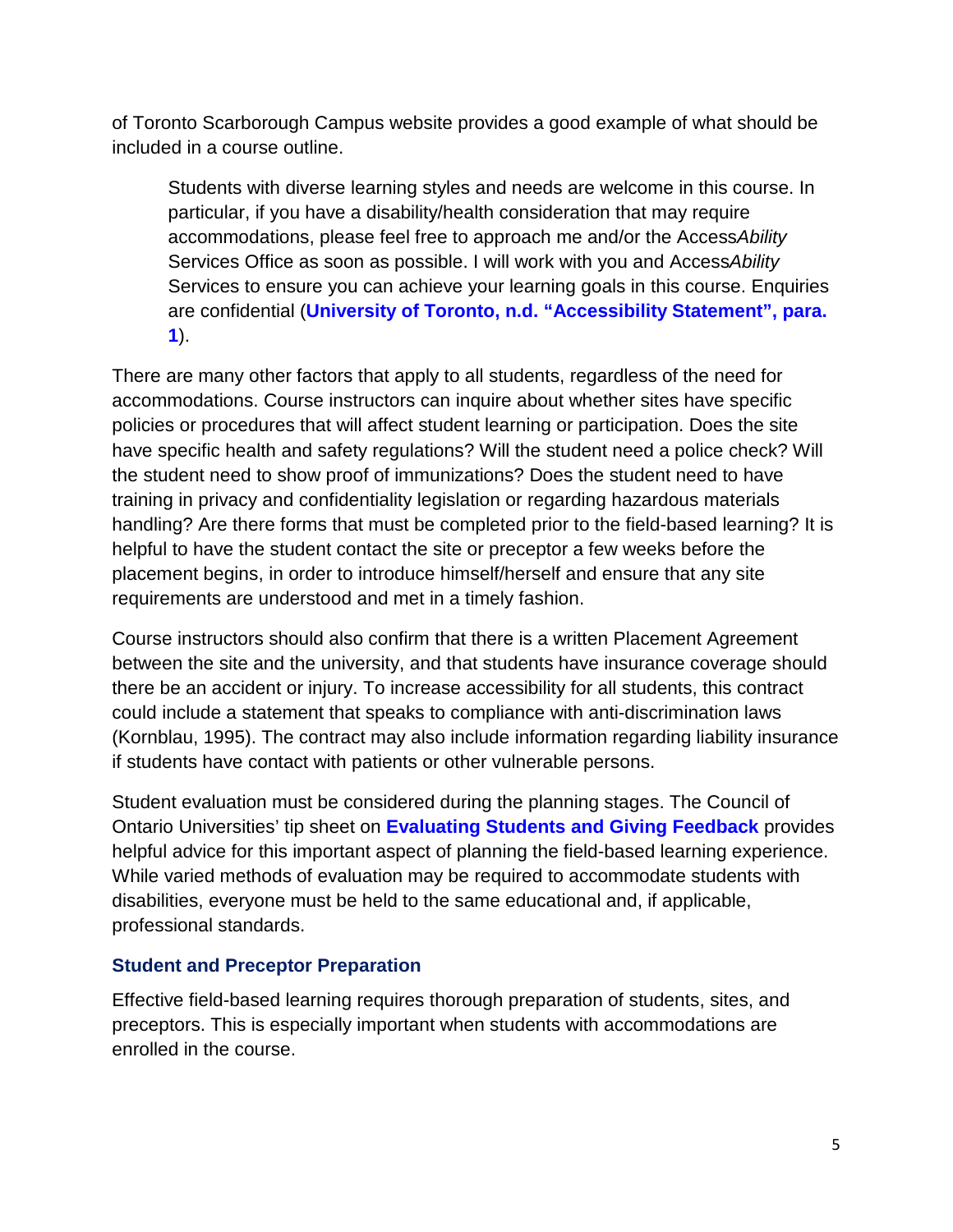Instructors can help students by providing detailed, site-specific information at least six weeks before the field-based learning begins so that the latter can identify potential issues and request placement at the site that can best accommodate their needs (Kornblau, 1995). The course instructor should avoid his/her own biases and perceptions of what a student with a particular learning need may require. It would also be helpful to provide any necessary training for students (e.g. Workplace Hazardous, Materials Information System [WHMIS], other safety issues, privacy issues, policies and procedures) well in advance.

The course instructor should encourage students to meet with him/her to discuss any issues affecting their learning or participation in the experience. If a student needs accommodations, he or she should be encouraged to make contact with the university Student or Accessibility Services Office, if they have not done so already. The course instructor will then need to liaise with the accessibility counselor and the student regarding the required accommodations. The student, course instructor, and accessibility counselor can work together to overcome obstacles to the accommodations, to full participation in the field-based learning, and to other issues that could arise, such as negative attitudes towards the student on placement (Cooley & Salvaggio, 2002; Reeser, 1992).

A course instructor must consider the standards of the profession and academic institution when assigning alternate experiences or making accommodations of any kind. Educational standards and requirements should not be compromised. Consideration must also be given to the safety of the student, potential clients, the preceptor, and other team members when assigning a site to a student needing accommodations. The learning needs of the student must be balanced with concern for the safety and well-being of students and clients, and the potential for lawsuits (Reeser, 1992). It is often helpful to assign a field-based learning site for a student with a disability prior to site assignment for other students, so that the course instructor has greater flexibility in choosing placements with suitable accommodations.

Preceptors will need to be prepared for field-based learning. Preceptors must understand the goals and objectives of the experience, and the methods and tools for evaluation. Teaching tips and techniques for giving feedback to students and matching learning opportunities to the students' education level can be offered. Preceptors may require training to ensure that they will provide a welcoming environment and use appropriate language for all students. Site-specific emergency information should be discussed with all students. Students with disabilities may require an individualized evacuation plan. Written materials and recorded webcasts are helpful to prepare busy clinicians/staff members who may not have time to attend preparation sessions. The COU tip sheet on **[Understanding Barriers to Accessibility](http://www.accessiblecampus.ca/educators/intro-to-accessible-education/understanding-barriers/)** could be a helpful resource.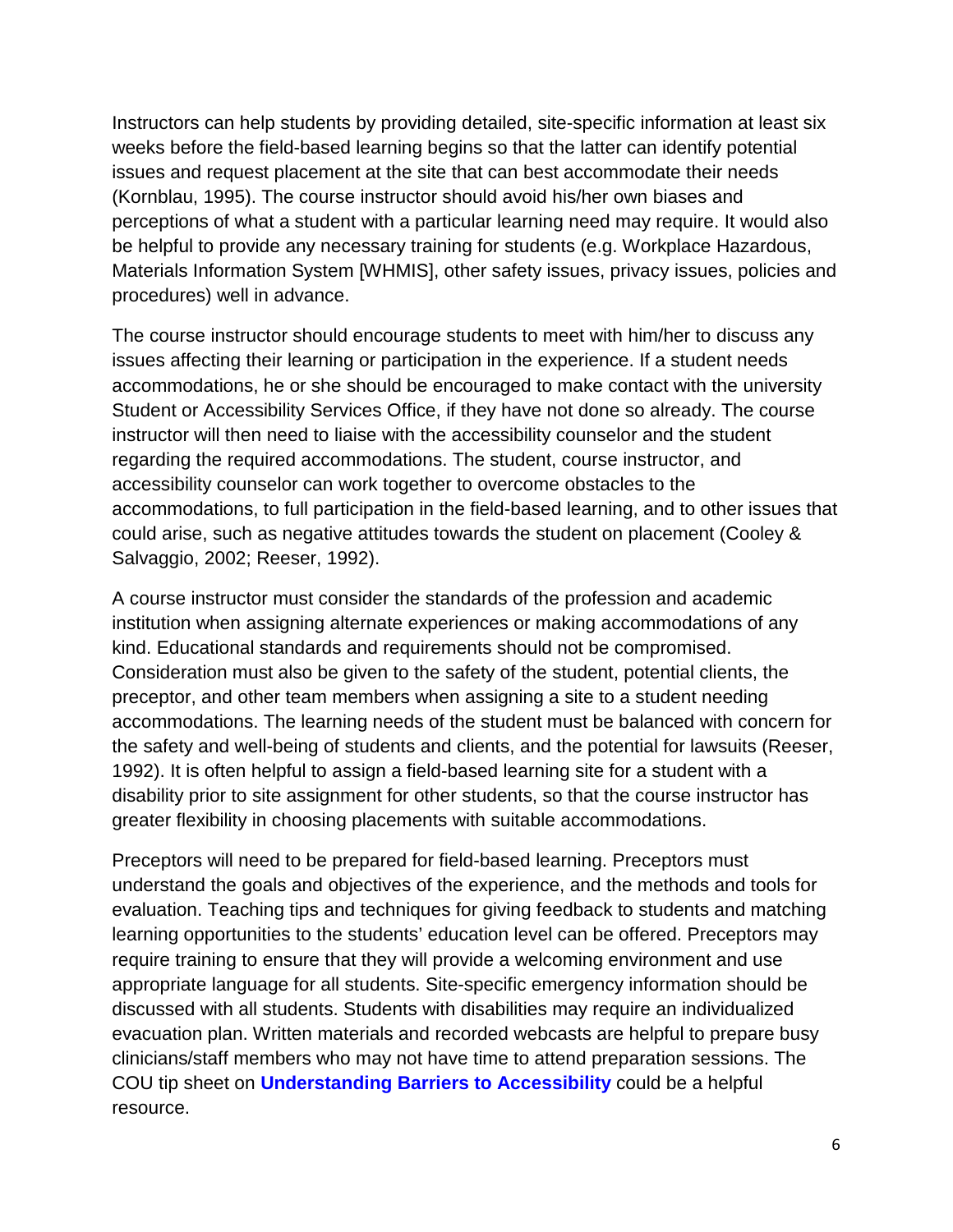Preceptors may need to be informed of student-specific accommodations. It is advisable to contact the preceptor many weeks before the beginning of field-based learning to ensure that the site is a good fit for the student, and to guarantee a welcoming environment. Negative attitudes towards a student by the preceptor, other staff, or clients at the site will detract from the student learning experience (Cooley & Salvaggio, 2002). Preceptors may need to be reminded of relevant legislation and university policies and procedures regarding the provision of equitable learning opportunities for all students. They can also be directed to helpful COU documents, such as the **[Teaching Persons with Disabilities](http://www.cou.on.ca/policy-advocacy/accessibility/educators--accessibility-resource-kit/teaching-persons-with-disabilities)** tip sheet. Course instructors are only informed of a student's diagnosis if the student chooses to disclose it. Permission must be given by the student to disclose the diagnosis to the preceptor.

The instructor may need to advocate for the student if there is reluctance on the part of the site or preceptor to provide the unique accommodations or if assumptions are being made about ability/disability. In this case, a site visit may be helpful (Kornblau, 1995). The preceptor could interview the student if this would help increase comfort and ensure an effective working relationship (Reeser, 1992). Essential responsibilities and critical components of the job should be identified (Sharby & Roush, 2008). Accommodationspecific issues should be discussed in relation to critical job responsibilities. The student and preceptor can be encouraged to discuss expectations pertaining to workload, feedback, independence, specific tasks, etc. to set the stage for optimizing the learning (and teaching) experience. The course instructor can encourage creativity when thinking about overcoming obstacles to the required accommodations. The focus should be on the student's strengths and not on their limitations (Cooley & Salvaggio, 2002). The student is often a great asset in this process as he/she has usually built up a personal resource of coping mechanisms and strategies.

If adaptations to the site are required, course instructors, in discussion with the accessibility counselor, must decide who will provide any necessary funding and what the timeframe will be for purchasing equipment or implementing changes. Preceptors should consider whether their clients or staff need help preparing a welcoming environment for the student. When students are being taught using a group model, any disclosure to fellow students regarding accommodations that affect group functioning should be done in a judicious manner and only with the consent of the student who requires the accommodation.

#### **During Field-Based Learning**

The course instructor must be readily available to the students, the preceptors, and the accessibility counselors during placements. A check-in via email or phone call with students and preceptors mid-way through the placement is helpful to ensure that they are having positive learning and teaching experiences. If there is a possibility of student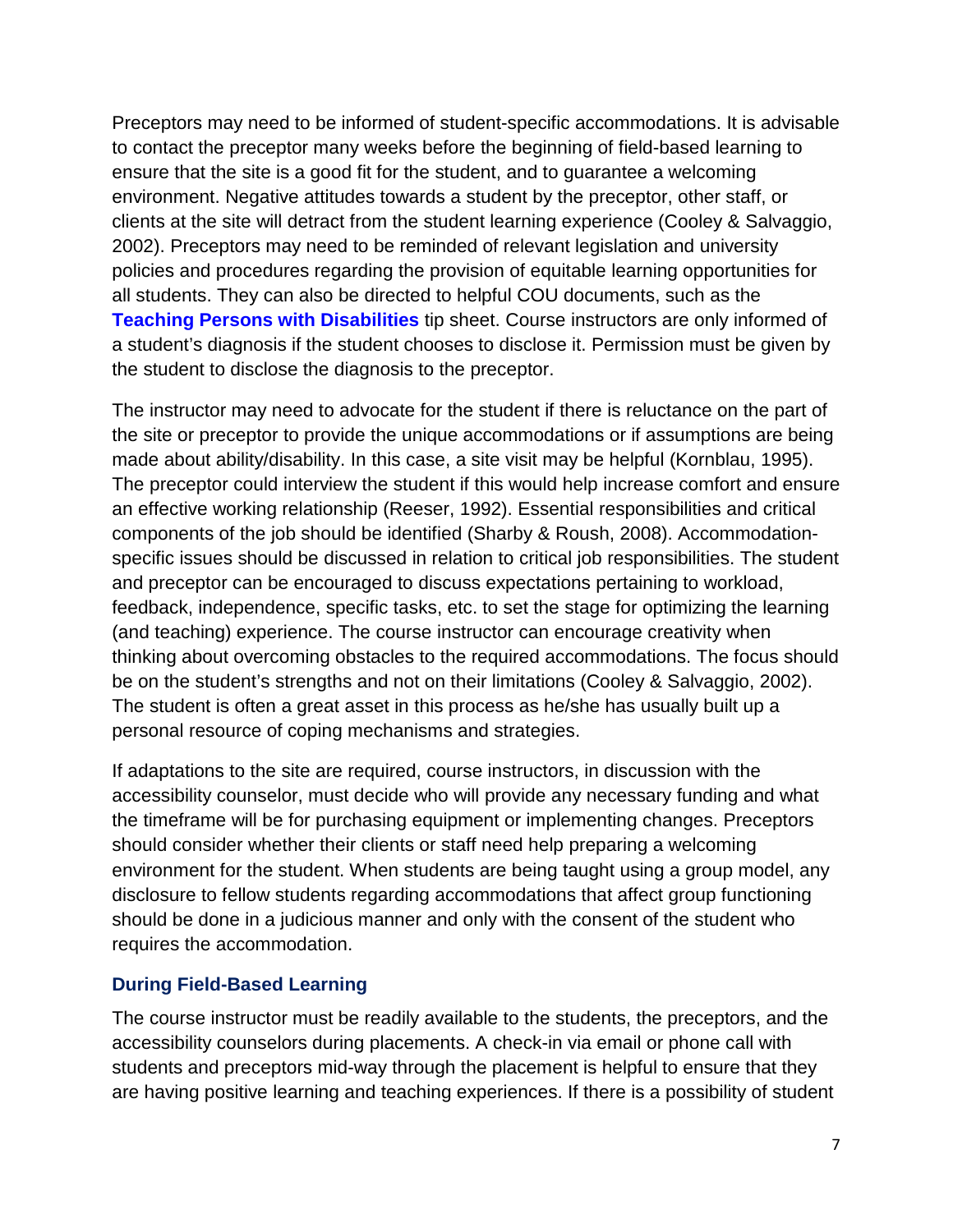failure at this point, it may be helpful for the course instructor to talk with both the preceptor and the student. Discussions regarding the knowledge, skills, and attitudes the student must demonstrate in order to pass should take place with the student and preceptor, both together and separately. Encouraging the student to set personal learning objectives can be helpful. The student may also find it helpful to contact their accessibility counselor to discuss possible strategies for success in the second half of the field-based learning experience.

#### **After Field-Based Learning**

After the field-based learning is complete, the course instructor could facilitate the provision of student feedback to the site and preceptor via face-to-face discussions and/or electronic surveys. This provides a good learning opportunity for the student to practice essential communication skills, and may also enrich the learning environment for future students.

The course instructor may find it helpful to schedule time to debrief with the students to reflect on their experiences, emphasizing key areas of learning. This can be done in group or individual settings. Students who had special accommodations, however, should at some point meet individually with the course instructor to reflect on their learning experiences, and to discuss whether the accommodations were adequate or required. This review assists the student in personal planning for future field-based learning and also helps the instructor maintain or improve the general accessibility of the course.

Similarly, the course instructor could provide the preceptor with an opportunity to reflect and give feedback regarding both the teaching and learning experiences. The preceptor can share insights into how he/she overcame any barriers for learning, and whether certain accommodations were helpful to enhance the educational experience for the student.

# **Challenges and Solutions**

Although every attempt to facilitate equitable student participation in field-based learning opportunities is made according to laws, rights, duties, and policies, there are some practical challenges associated with the provision of student-specific accommodations. By being proactive, planning early, and implementing standard processes and practices, challenges can be minimized. It often takes a community of people to accommodate students' unique learning needs outside of the classroom. Partnerships and collaborative working relationships should be developed between the student, university faculty/staff, and the site in order to make the experience as successful as possible.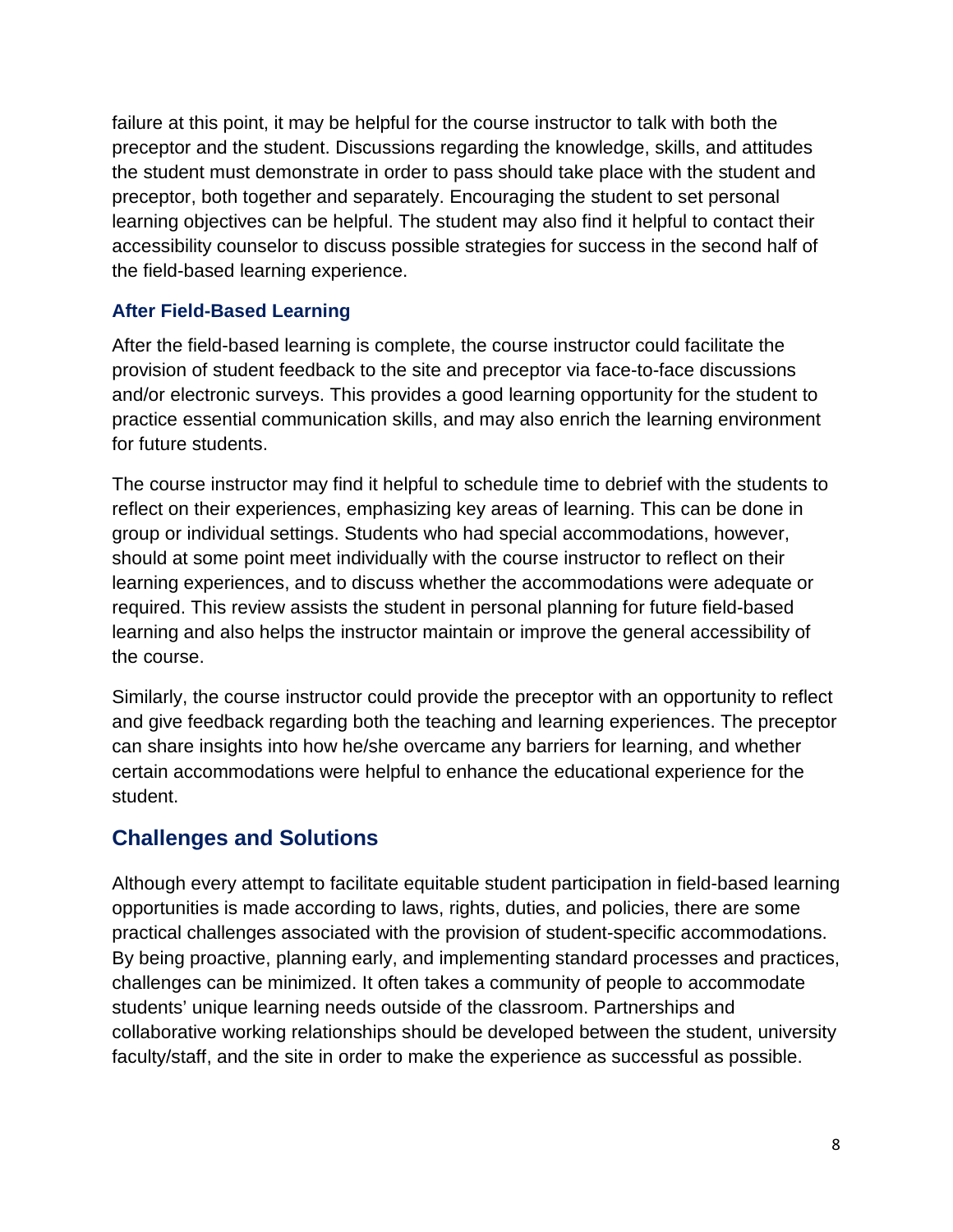Students and university faculty/staff are all busy during the academic year. It takes a great deal of time to plan and implement successful field-based learning opportunities for students who require accommodations. It may be difficult to communicate efficiently and schedule time to meet with all field-based learning partners in person, via email, or by telephone. Documentation associated with each individualized student accommodation also requires dedicated time. Possible solutions to such challenges include regular meeting times throughout the field-based learning opportunity, scheduled as early as possible. Preceptor training can be delivered in groups to minimize time commitments. Electronic and paper files can also be organized for easy reference, and templates created for required documentation.

It is challenging to provide field-based learning that is equitable for all students; no student should have an advantage over another with regard to the development or assignment of these opportunities. In the event that students can choose from a variety of field-based learning opportunities, students with accommodations may need to be 'pre-placed.' Other students may become aware of the pre-placement of others and may feel disadvantaged. In this situation, students and university faculty/staff can be reminded that students' who require accommodations may have fewer choices, due to the availability of sites where the student's unique learning needs can be adequately met.

Implementing reasonable student accommodations in accordance with course, university, professional, and degree requirements can be challenging. It is crucial that all partners think creatively, embrace flexibility, and remain open to change as different methods to attain competency at the learning site are considered. It is vital to involve the student in discussions around the development of competencies and reasonable accommodations. In order to provide inclusive field-based learning opportunities, it is necessary that students and university faculty/staff study legal documents such as the Ontario Human Rights Code (**[Ontario Human Rights Commission, n.d.](http://www.ohrc.on.ca/en/accommodating-students-disabilities-principles-fact-sheet)**), AODA (**[Ontario Ministry of Community and Social Services, 2005](http://www.e-laws.gov.on.ca/html/statutes/english/elaws_statutes_05a11_e.htm)**), and Canadian Charter of Rights and Freedom (**[Department of Justice, 1982](http://laws-lois.justice.gc.ca/eng/Const/index.html)**), in addition to university, site, and professional standards, policies, and guidelines. For example, an accommodation such as the use of a tape recorder to record discussions may violate a site's privacy policy. Many health professions have essential skills and attributes documents that can be useful when considering accommodation requirements. For examples, see the **[Essential Skills and Attributes Documents](http://www.ouac.on.ca/orpas/orpas-essential/)** for the study of Rehabilitation Sciences.

### **Conclusion**

Students with disabilities play a key role in the success of equitable and inclusive learning experiences. Students should be encouraged and empowered to demonstrate self-directed learning and to advocate for themselves and their unique learning needs in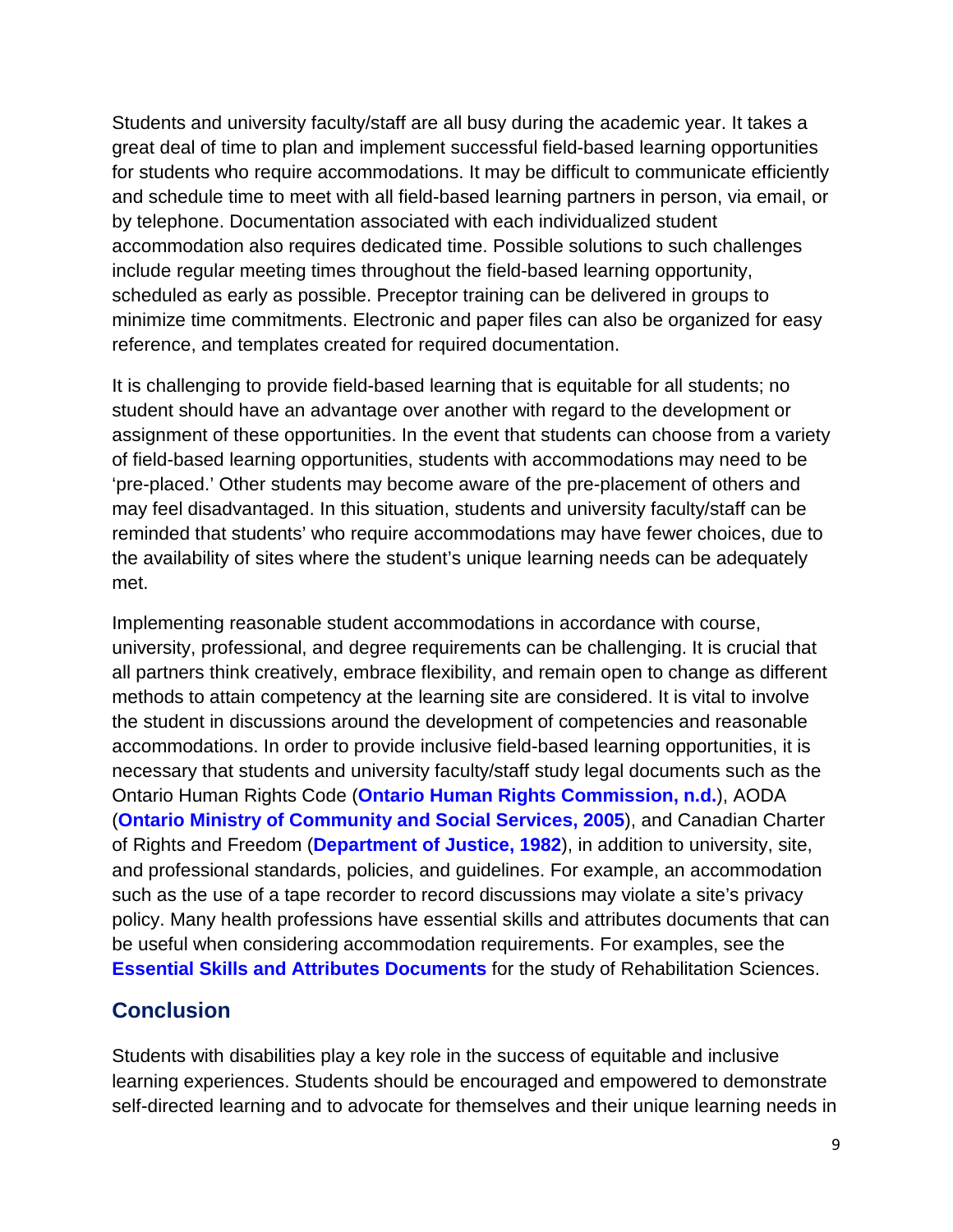a professional manner. It is ideal to involve the student when the planning and implementation of the learning experience is initiated. Students requiring accommodations are well aware of their learning needs and can often generate creative solutions to potential barriers. Students should be encouraged to use and further develop their strengths throughout their field-based learning opportunities.

Federal and provincial legislation, in addition to university policies, mandate that students with disabilities are provided with accommodations, so that barriers to learning are reduced and all students have full access to all learning experiences. Thoughtful planning and clear communication with all partners paves the way for students with accommodations to fully participate and benefit from these learning opportunities. Although additional time and effort will initially be spent to ensure equal access to fieldbased learning for all students, it is a worthwhile investment. Students with disabilities can greatly enhance a course, providing unique perspectives and insights that would not otherwise have been revealed. Field -based learning can provide a rich and rewarding learning experience and must be available to students of all abilities.

## **References**

Clark, H., & Jones, J. (2011). The use of a fieldwork audit to anticipate barriers to fieldwork for disabled students. *Planet, 24,* 42-49.

Cooley, B., & Salvaggio, R. (2002). Ditching the 'dis' in disability: Supervising students who have a disability. *Australian Social Work*, *55*(1), 50-59.

Council of Ontario Universities (2013). **[Evaluating Students and Giving Feedback](http://www.accessiblecampus.ca/educators/teaching-tips/evaluating-students/)**. Retrieved October 23, 2013.

Council of Ontario Universities (2013). **[Selecting Accessible Venues](http://www.accessiblecampus.ca/aoda-everyday/reference-library/accessible-event-conference-planning/selecting-accessible-venues/)**. Retrieved October 23, 2013.

Council of Ontario Universities (2013). **[Teaching Persons with Disabilities](http://www.cou.on.ca/policy-advocacy/accessibility/educators--accessibility-resource-kit/teaching-persons-with-disabilities)**. Retrieved October 23, 2013.

Council of Ontario Universities (2013). **[Understanding Barriers to Accessibility](http://www.accessiblecampus.ca/educators/intro-to-accessible-education/understanding-barriers/)**. Retrieved October 23, 2013.

Council of Ontario Universities (2013). **[Writing a Course Syllabus](http://www.accessiblecampus.ca/educators/course-planning/writing-a-course-syllabus/)**. Retrieved September 29, 2013.

Department of Justice (1982). *The [Canadian Charter of Rights and Freedoms](http://laws-lois.justice.gc.ca/eng/Const/index.html)*. Retrieved September 29, 2013.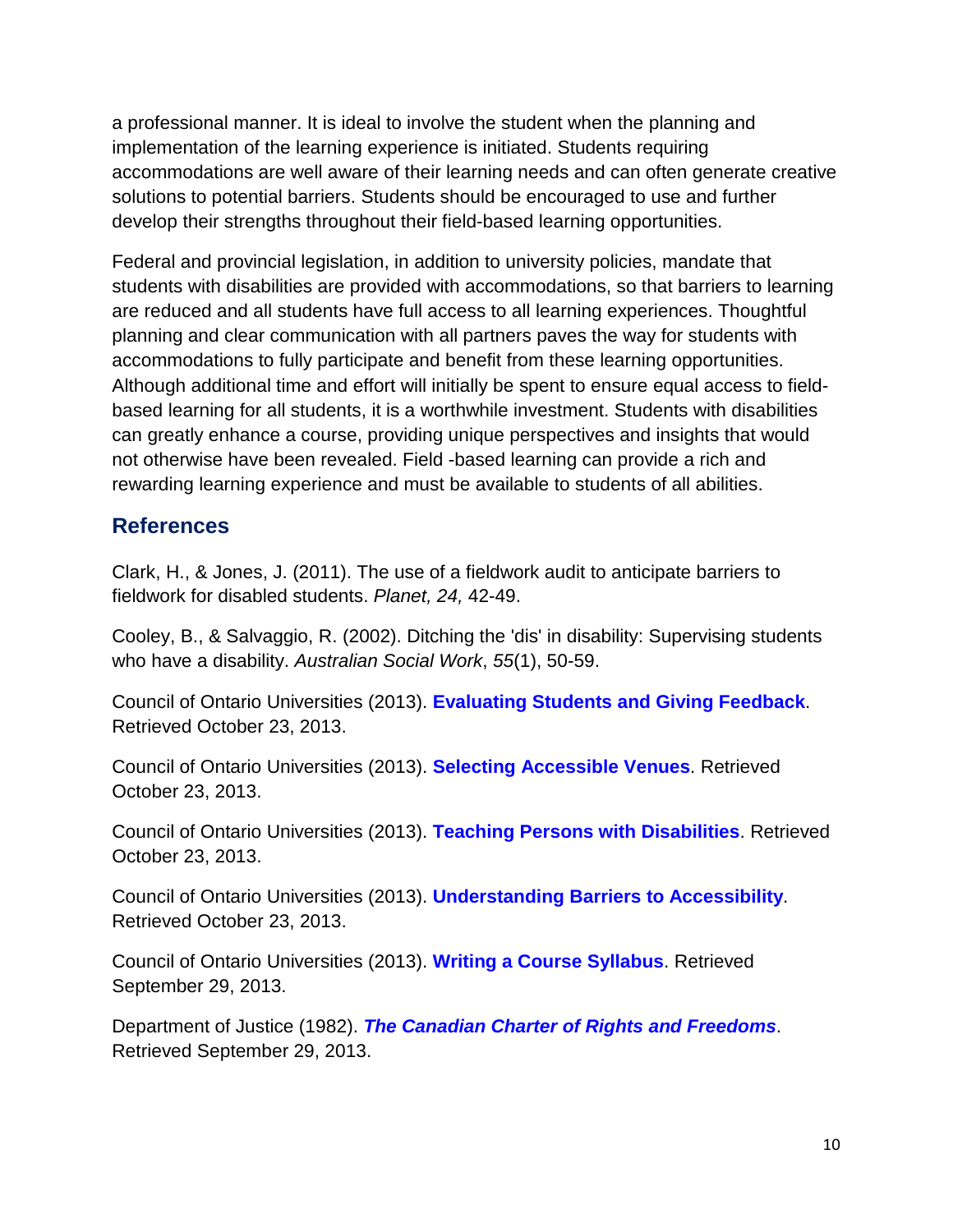Dornan, T., & Bundy, C. (2004). What can experience add to early medical education? Consensus survey. *British Medical Journal, 329*(7470), 834.

Government of Ontario (1990). *[Human Rights Code](http://www.e-laws.gov.on.ca/html/statutes/english/elaws_statutes_90h19_e.htm).* Retrieved September 29, 2013.

Hall, T., Healey, M., & Harrison, M. (2002). Fieldwork and disabled students: Discourses of exclusion and inclusion. *Transactions of the Institute of British Geographers*, *27*, 213- 231.

Johnson, D. (2000). Enhancing out-of-class opportunities for students with disabilities. *New Directions For Student Services*, (91), 41-53.

Kemp, H. V., Chen, J. S., Erickson, G. N., & Friesen, N. L. (2003). ADA Accommodations of therapists with disabilities in clinical training. *Women & Therapy*, *26*(1/2), 155-168.

Kornblau, B. L. (1995). Fieldwork Education and Students with Disabilities: Enter the Americans with Disabilities Act. *American Journal of Occupational Therapy*, *49*(2), 139- 145.

Llorens, L. A., Burton, G., & Still, J. R. (1999). Achieving Occupational Role: Accommodations for students with disability. *Occupational Therapy in Health Care*, *11*(4), 1-7.

Ontario Human Rights Commission (n.d.). *[Accommodating students with](http://www.ohrc.on.ca/en/accommodating-students-disabilities-principles)  [disabilities: Principles](http://www.ohrc.on.ca/en/accommodating-students-disabilities-principles).* Retrieved September 29, 2013.

Ontario Ministry of Community and Social Services, (2005). *[Accessibility for](http://www.e-laws.gov.on.ca/html/statutes/english/elaws_statutes_05a11_e.htm)  [Ontarians With Disabilities Act](http://www.e-laws.gov.on.ca/html/statutes/english/elaws_statutes_05a11_e.htm).* Retrieved September 29, 2013.

Ontario Ministry of Education, **[Special Education Update \(October 2012\)](http://www.edu.gov.on.ca/eng/general/elemsec/speced/specialed_update2012.pdf)**. Retrieved September 29, 2013.

Ontario Universities' Application Centre (2009). **[Ontario Rehabilitation Sciences](http://www.ouac.on.ca/orpas/orpas-essential/)  [Programs, Essential Skills and Attributes Required](http://www.ouac.on.ca/orpas/orpas-essential/)**. Retrieved September 29, 2013.

Opitz, D.L, & Blick, L.S. (2006). Universal learning support design: Maximizing learning beyond the classroom. *The Learning Assistance Review, 11*(2), 33-45.

Prince, M. J. (2013). **[Advancing Accessible Teaching and Learning Environments](http://www.accessiblecampus.ca/wp-content/uploads/2013/09/here3.pdf)  [in Ontario Universities](http://www.accessiblecampus.ca/wp-content/uploads/2013/09/here3.pdf)**. Retrieved September 29, 2013.

Reeser, L. C. (1992). Students with disabilities in practicum: What is reasonable accommodation? *Journal of Social Work Education*, *28*(1), 98-109.